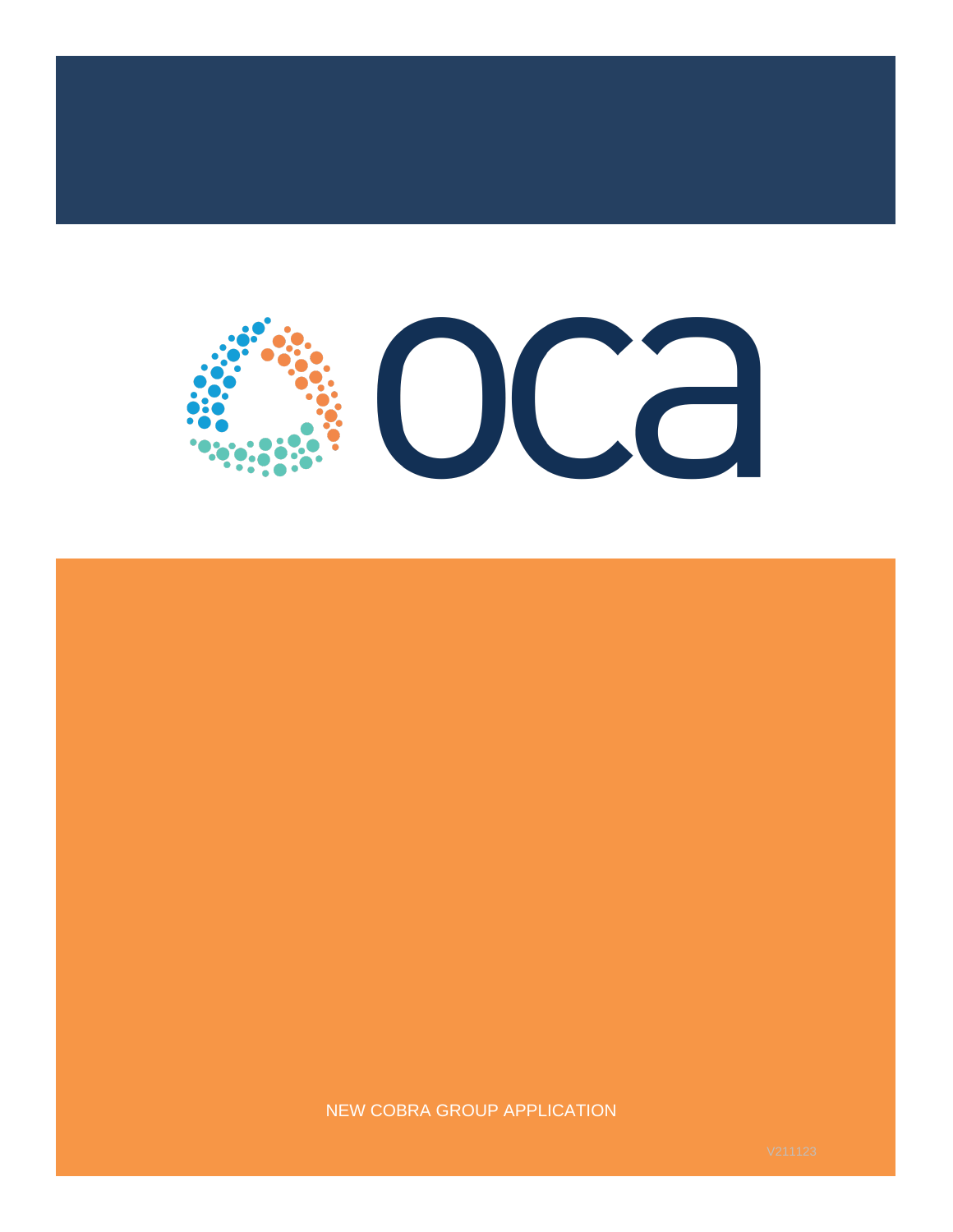

# Employer New Group Application

| <b>Client Information</b>                                                                                                                                                                                                                                             |                    |                                                                                                                                                                                                     |                                                                                                                                                                                                                                                                                                             |           |
|-----------------------------------------------------------------------------------------------------------------------------------------------------------------------------------------------------------------------------------------------------------------------|--------------------|-----------------------------------------------------------------------------------------------------------------------------------------------------------------------------------------------------|-------------------------------------------------------------------------------------------------------------------------------------------------------------------------------------------------------------------------------------------------------------------------------------------------------------|-----------|
| Name:                                                                                                                                                                                                                                                                 |                    |                                                                                                                                                                                                     |                                                                                                                                                                                                                                                                                                             |           |
| DBA (if applicable):                                                                                                                                                                                                                                                  |                    |                                                                                                                                                                                                     |                                                                                                                                                                                                                                                                                                             |           |
| Company address:                                                                                                                                                                                                                                                      |                    |                                                                                                                                                                                                     |                                                                                                                                                                                                                                                                                                             |           |
| City:                                                                                                                                                                                                                                                                 |                    | State:                                                                                                                                                                                              |                                                                                                                                                                                                                                                                                                             | ZIP Code: |
| Federal Tax ID:                                                                                                                                                                                                                                                       | Date Incorporated: |                                                                                                                                                                                                     | Organization is operating pursuant to the state laws of:                                                                                                                                                                                                                                                    |           |
| Total # of <b>Eligible</b> Employees: _________ Est. # of <b>Enrolled</b> Employees: _________                                                                                                                                                                        |                    |                                                                                                                                                                                                     | Request Employee Meeting: $\Box$ Yes<br>⊡ No                                                                                                                                                                                                                                                                |           |
| <b>Organization Type</b>                                                                                                                                                                                                                                              |                    |                                                                                                                                                                                                     |                                                                                                                                                                                                                                                                                                             |           |
| C-Corporation<br>$\Box$                                                                                                                                                                                                                                               |                    |                                                                                                                                                                                                     | Sub-Chapter "S" Corporation<br>ப                                                                                                                                                                                                                                                                            |           |
| <b>Professional Corporation</b><br>ப                                                                                                                                                                                                                                  |                    |                                                                                                                                                                                                     | <b>Professional Association</b><br>ш                                                                                                                                                                                                                                                                        |           |
| Partnership<br>$\Box$                                                                                                                                                                                                                                                 |                    |                                                                                                                                                                                                     | Sole Proprietorship<br>⊔                                                                                                                                                                                                                                                                                    |           |
| Government Agency<br>⊔                                                                                                                                                                                                                                                |                    |                                                                                                                                                                                                     | LLC - Limited Liability Company<br>⊔                                                                                                                                                                                                                                                                        |           |
| Non-Profit<br>Ш                                                                                                                                                                                                                                                       |                    |                                                                                                                                                                                                     | ⊔                                                                                                                                                                                                                                                                                                           |           |
| <b>Plan Administrator(s)</b>                                                                                                                                                                                                                                          |                    |                                                                                                                                                                                                     |                                                                                                                                                                                                                                                                                                             |           |
|                                                                                                                                                                                                                                                                       |                    |                                                                                                                                                                                                     | The "Signatory Contact" should be the individual authorized to sign/execute the legal plan documents at the organization. All individual(s) listed<br>below will be provided with Employer Administrative Access, EFT Notifications, Check Register Notifications, COBRA Event Notifications, and any other |           |
| <b>Signatory Contact:</b>                                                                                                                                                                                                                                             |                    |                                                                                                                                                                                                     | Title/Position:                                                                                                                                                                                                                                                                                             |           |
| Signatory Email Address:                                                                                                                                                                                                                                              |                    | Signatory Phone #:                                                                                                                                                                                  | Ext:                                                                                                                                                                                                                                                                                                        |           |
| Primary Contact:                                                                                                                                                                                                                                                      |                    | Title/Position:                                                                                                                                                                                     |                                                                                                                                                                                                                                                                                                             |           |
| Primary Email Address:                                                                                                                                                                                                                                                |                    |                                                                                                                                                                                                     | Primary Phone #:                                                                                                                                                                                                                                                                                            | Ext.      |
| <b>Broker Contact Information</b>                                                                                                                                                                                                                                     |                    |                                                                                                                                                                                                     |                                                                                                                                                                                                                                                                                                             |           |
| <b>Broker Name:</b>                                                                                                                                                                                                                                                   |                    |                                                                                                                                                                                                     | <b>Broker Firm:</b>                                                                                                                                                                                                                                                                                         |           |
| <b>Broker Email Address:</b>                                                                                                                                                                                                                                          |                    | Primary Phone #:                                                                                                                                                                                    | Ext:                                                                                                                                                                                                                                                                                                        |           |
| Requesting commission to be collected and remitted to broker:<br>Yes $\Box$<br><b>No</b><br>ப<br>(if yes, additional paperwork will be required from the broker)                                                                                                      |                    |                                                                                                                                                                                                     | General Agency Name:                                                                                                                                                                                                                                                                                        |           |
| By checking this box, I, the client, am providing authorization to the<br>ப<br>above named-broker to be granted access to our company's data located on<br>the OCA Employer web portal. This includes temporary<br>reactivation/extension of debit card transactions. |                    | □<br>By checking this box, I, the client would like to authorize the above-<br>named broker to provide employee additions, changes and terminations<br>directly to OCA within 30 days of the event. |                                                                                                                                                                                                                                                                                                             |           |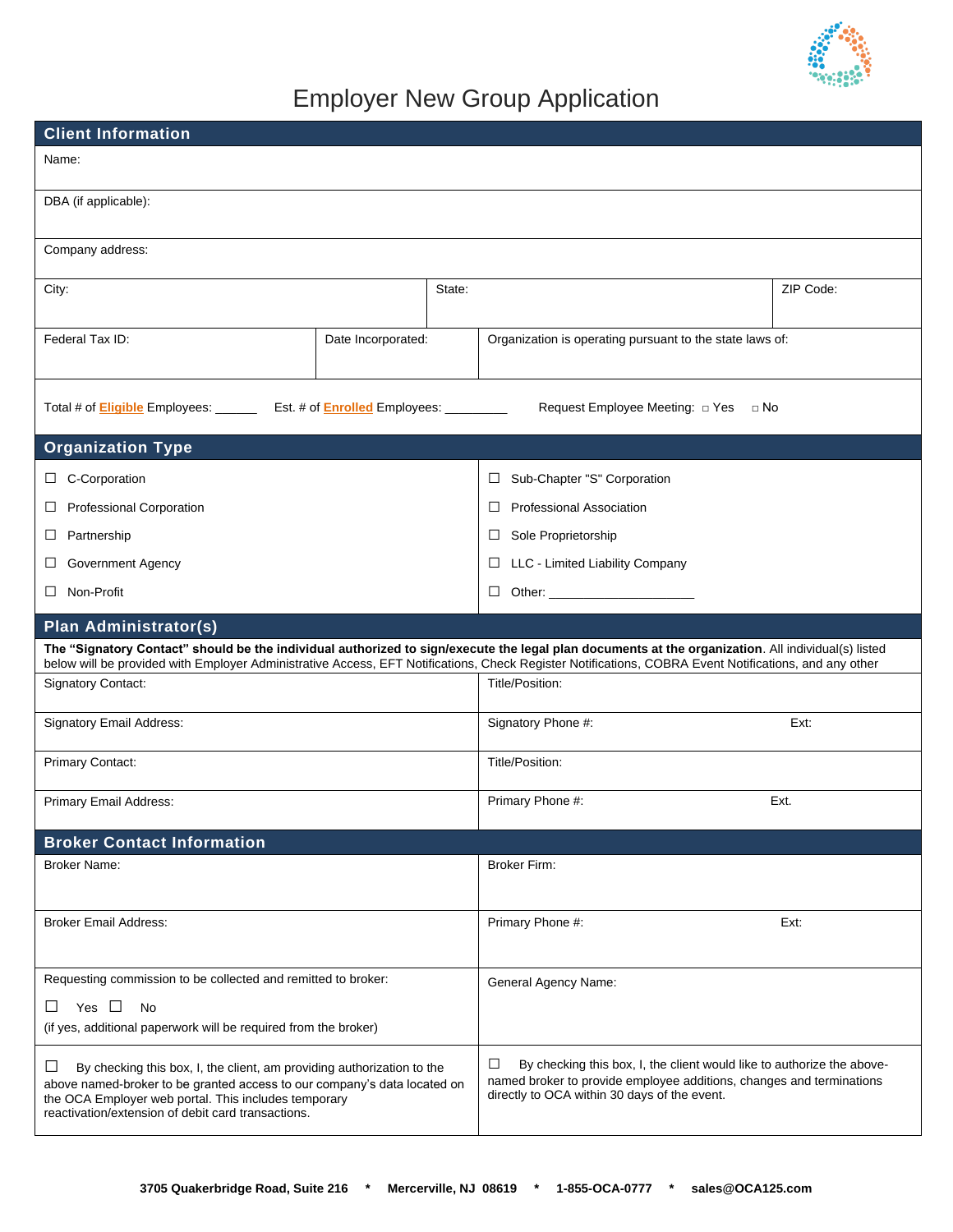

| <b>Client Invoicing Contact Information</b>                                                                                                                                                                                                                                                                                                                                                                                                                                                                                                                                                                                                                                      |        |                                    |           |
|----------------------------------------------------------------------------------------------------------------------------------------------------------------------------------------------------------------------------------------------------------------------------------------------------------------------------------------------------------------------------------------------------------------------------------------------------------------------------------------------------------------------------------------------------------------------------------------------------------------------------------------------------------------------------------|--------|------------------------------------|-----------|
| <b>Primary Contact:</b>                                                                                                                                                                                                                                                                                                                                                                                                                                                                                                                                                                                                                                                          |        | Title/Position:                    |           |
| Primary Email Address:                                                                                                                                                                                                                                                                                                                                                                                                                                                                                                                                                                                                                                                           |        | Primary Phone #:                   | Ext:      |
| Mailing Address:                                                                                                                                                                                                                                                                                                                                                                                                                                                                                                                                                                                                                                                                 |        |                                    |           |
| City:                                                                                                                                                                                                                                                                                                                                                                                                                                                                                                                                                                                                                                                                            | State: |                                    | ZIP Code: |
| Invoice Payment Set-up (method used to remit OCA monthly and annual fees)                                                                                                                                                                                                                                                                                                                                                                                                                                                                                                                                                                                                        |        |                                    |           |
| $\Box$ Company Check<br>$\Box$ EFT – use same account as below                                                                                                                                                                                                                                                                                                                                                                                                                                                                                                                                                                                                                   |        | $\Box$ EFT – use alternate account |           |
| If payment is being remitted via an EFT (Electronic Fund Transfer), please note that monthly invoices will be drawn on the 15 <sup>th</sup> of each month. Annual fees are<br>drawn in the month of the renewal date of the Plan for each line of service that applies. Should the 15 <sup>th</sup> of the month happen to fall on a weekend, bank holiday<br>or a day in which OCA is closed the funds will be drawn the business day prior. A surcharge of \$45 will be assessed to those accounts in which funds were<br>not available at time of draw. Additionally, all lines of service for said Company will be placed on hold until the payment is able to be collected. |        |                                    |           |
| Employer EFT SET-UP (Please attach copy of the voided check(s) or letter from the bank)                                                                                                                                                                                                                                                                                                                                                                                                                                                                                                                                                                                          |        |                                    |           |
| $\Box$ We, authorize OCA to originate credit/debit entries to and from the below named account via EFT services provided                                                                                                                                                                                                                                                                                                                                                                                                                                                                                                                                                         |        |                                    |           |
| Bank Name:                                                                                                                                                                                                                                                                                                                                                                                                                                                                                                                                                                                                                                                                       |        |                                    |           |
| Routing Number (9 digit #):                                                                                                                                                                                                                                                                                                                                                                                                                                                                                                                                                                                                                                                      |        | Account Number:                    |           |
| <b>Premium Disbursement</b> (Please provide the bank account information that you would like premiums remitted to)                                                                                                                                                                                                                                                                                                                                                                                                                                                                                                                                                               |        |                                    |           |
| Bank Name:                                                                                                                                                                                                                                                                                                                                                                                                                                                                                                                                                                                                                                                                       |        | Bank Account Type: □ Checking      | □ Savings |
| <b>Bank Routing Number:</b>                                                                                                                                                                                                                                                                                                                                                                                                                                                                                                                                                                                                                                                      |        | Bank Account Number:               |           |
| <b>Banking Authorization</b>                                                                                                                                                                                                                                                                                                                                                                                                                                                                                                                                                                                                                                                     |        |                                    |           |
| □ We authorize OCA to remit the COBRA monthly premiums via EFT to the employer bank account listed below. Premiums<br>are remitted twice a month (if applicable). Should you prefer to receive the premiums via a check, please note there is a<br>\$2.00 fee per check issued.                                                                                                                                                                                                                                                                                                                                                                                                  |        |                                    |           |
|                                                                                                                                                                                                                                                                                                                                                                                                                                                                                                                                                                                                                                                                                  |        |                                    |           |
|                                                                                                                                                                                                                                                                                                                                                                                                                                                                                                                                                                                                                                                                                  |        |                                    |           |
|                                                                                                                                                                                                                                                                                                                                                                                                                                                                                                                                                                                                                                                                                  |        |                                    |           |
|                                                                                                                                                                                                                                                                                                                                                                                                                                                                                                                                                                                                                                                                                  |        |                                    |           |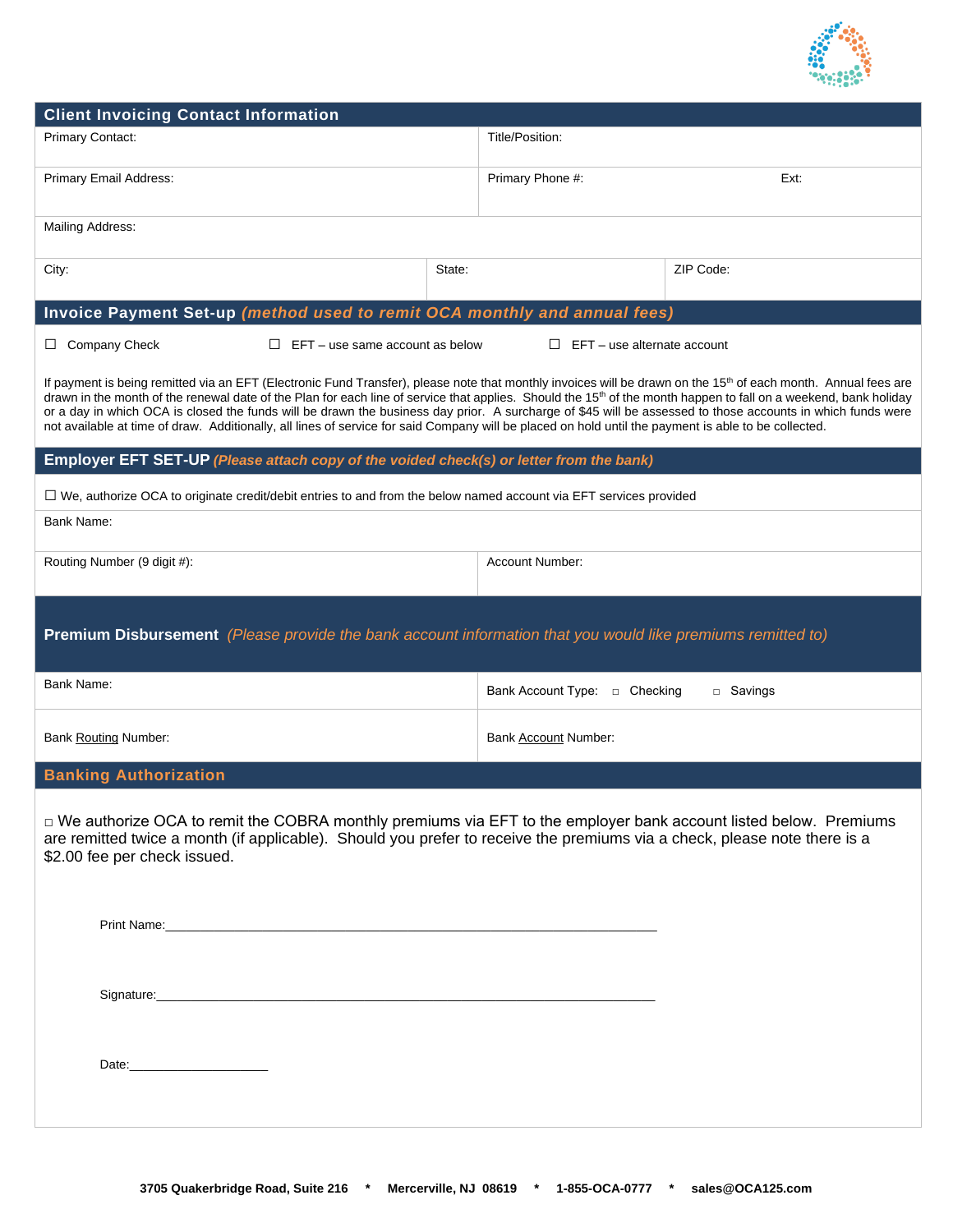

**Select** 

### **Premium Billing (COBRA, State Continuation, Direct Billing)**

#### **Are you subject to Federal COBRA or State Continuation?**

□ Federal COBRA □ State Continuation

Federal COBRA is federally guided and impacts employers with 20 or more employees during 50% or more of the prior year's total accumulation of business days. For employers subject to State Continuation or "mini-COBRA", individual State laws may vary, so please verify if OCA is able to administer your states continuation requirements.

| <b>Premium Billing Set up</b>                                                                                                                                               |        |                                       |
|-----------------------------------------------------------------------------------------------------------------------------------------------------------------------------|--------|---------------------------------------|
| <b>OCA Start Date:</b><br>(MM/DD/YEAR)                                                                                                                                      |        |                                       |
| Is this a takeover from another COBRA vendor? $\Box$ Yes<br>$\Box$ No                                                                                                       |        |                                       |
| Are there currently <b>ACTIVE COBRA</b> participants that OCA need to be aware of? $\Box$ Yes<br>$\Box$ No                                                                  |        |                                       |
| Are there currently <b>QUALIFIED BENEFICIARIES</b> within their election period?<br>□ Yes<br>$\Box$ No                                                                      |        |                                       |
| Do <b>INITIAL NOTICES</b> need to be sent? $\Box$ Yes<br>$\Box$ No                                                                                                          |        |                                       |
| <b>Eligibility Contacts</b><br>List any contacts (ex: Employer contacts or Broker contacts) that should receive emails regarding enrollment changes for COBRA participants. |        |                                       |
| □ Employer Contact Listed on Application □ Broker Contact(s) Listed on Application □ Additional Contacts                                                                    |        |                                       |
| If you selected additional contacts, please provide their contact information below.                                                                                        |        |                                       |
| <b>Contact Name:</b>                                                                                                                                                        | Email: | <b>Benefit Type:</b><br>Select        |
| <b>Contact Name:</b>                                                                                                                                                        | Email: | <b>Benefit Type:</b><br>Select        |
| <b>Contact Name:</b>                                                                                                                                                        | Email: | <b>Benefit Type:</b><br><b>Select</b> |

\*Benefit Type (I.e., Medical, Dental, Vision, etc.) will determine which benefit(s) OCA communicates enrollment changes associated to the participant. If the contact should receive communications for ALL benefits, please select enter "All Benefits"

**Contact Name: Email: Email: Benefit Type: Benefit Type:**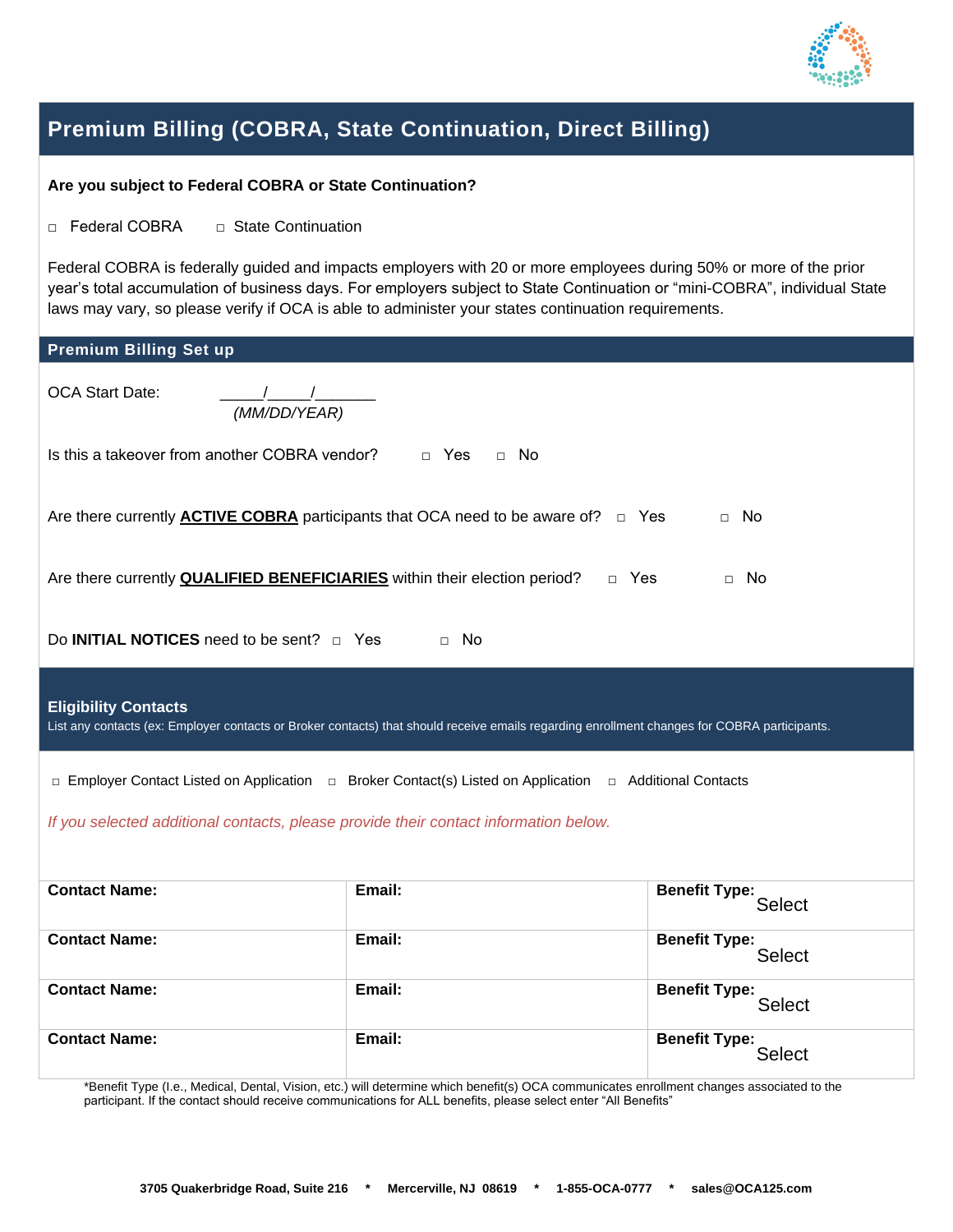

## **Benefit Plan/Rate (1) Information Plan Type: Carrier:** Select Plan Type **Plan Name: Computer Computer Computer Service Computer Computer Computer Computer Computer Computer Computer Computer Computer Computer Computer Computer Computer Computer Computer Computer Computer Computer Computer Co Is the plan:** □ Fully Insured □ Self-funded **Plan Effective Date:** *MM DD YYYY*  **Plan Ending Date:** *MM DD YYYY*  **When an Employee is terminated, what is the last day of active coverage:**  □ Last day of the Month in which they were terminated □ Date of termination  $\Box$  Other: **Max Children Charged** (The number of children that can be counted towards the cost for Member-Level rates.) **Max Child Age for Children Charged** (The max age of a child and student to be considered to the Max Children Charged determination.) Student Age: Child Age: **Please indicate the rate type**: □ Composite Rate Table □ \*Age Banded Rate Structure □ \* Other Tier Rating Total **Monthly Employer** Rates *(w/out 2% fee included)*: **Composite Rate Table Coverage Tier Premium** Select Coverage Type Select Coverage Type Select Coverage Type Select Coverage Type Select Coverage Type Select Coverage Type Select Coverage Type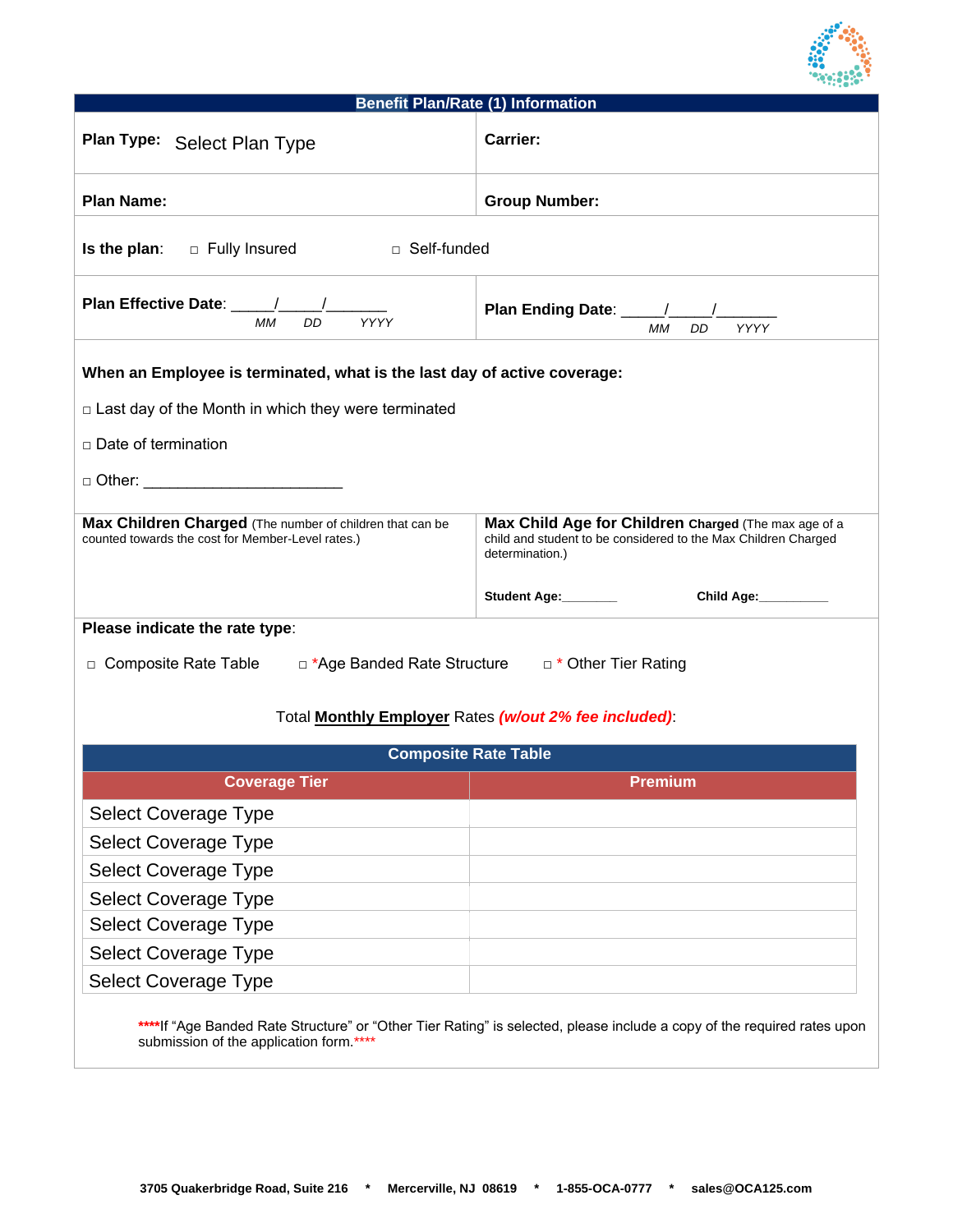

| <b>Benefit Plan/Rate (2) Information</b>                                                                                                                             |                                                                                                                                                                                 |  |
|----------------------------------------------------------------------------------------------------------------------------------------------------------------------|---------------------------------------------------------------------------------------------------------------------------------------------------------------------------------|--|
| Plan Type: Select Plan Type                                                                                                                                          | <b>Carrier:</b>                                                                                                                                                                 |  |
| <b>Plan Name:</b>                                                                                                                                                    | <b>Group Number:</b>                                                                                                                                                            |  |
| □ Self-funded<br>Is the plan:<br>□ Fully Insured                                                                                                                     |                                                                                                                                                                                 |  |
| Plan Effective Date: ____/___/__<br>MM<br>DD<br><b>YYYY</b>                                                                                                          | <b>MM</b><br><b>YYYY</b><br>DD                                                                                                                                                  |  |
| When an Employee is terminated, what is the last day of active coverage:                                                                                             |                                                                                                                                                                                 |  |
| $\Box$ Last day of the Month in which they were terminated                                                                                                           |                                                                                                                                                                                 |  |
| □ Date of termination                                                                                                                                                |                                                                                                                                                                                 |  |
| □ Other: __________________________                                                                                                                                  |                                                                                                                                                                                 |  |
| Max Children Charged (The number of children that can be<br>counted towards the cost for Member-Level rates.)                                                        | Max Child Age for Children Charged (The max age of a<br>child and student to be considered to the Max Children Charged<br>determination.)<br>Student Age:________<br>Child Age: |  |
|                                                                                                                                                                      |                                                                                                                                                                                 |  |
| Please indicate the rate type:<br>□ Composite Rate Table □ *Age Banded Rate Structure □ * Other Tier Rating<br>Total Monthly Employer Rates (w/out 2% fee included): |                                                                                                                                                                                 |  |
| <b>Composite Rate Table</b>                                                                                                                                          |                                                                                                                                                                                 |  |
| <b>Coverage Tier</b>                                                                                                                                                 | <b>Premium</b>                                                                                                                                                                  |  |
| <b>Select Coverage Type</b>                                                                                                                                          |                                                                                                                                                                                 |  |
| <b>Select Coverage Type</b>                                                                                                                                          |                                                                                                                                                                                 |  |
| <b>Select Coverage Type</b>                                                                                                                                          |                                                                                                                                                                                 |  |
| <b>Select Coverage Type</b>                                                                                                                                          |                                                                                                                                                                                 |  |
| <b>Select Coverage Type</b>                                                                                                                                          |                                                                                                                                                                                 |  |
| <b>Select Coverage Type</b>                                                                                                                                          |                                                                                                                                                                                 |  |
| <b>Select Coverage Type</b>                                                                                                                                          |                                                                                                                                                                                 |  |
|                                                                                                                                                                      | ****If "Age Banded Rate Structure" or "Other Tier Rating" is selected, please include a copy of the required rates upon                                                         |  |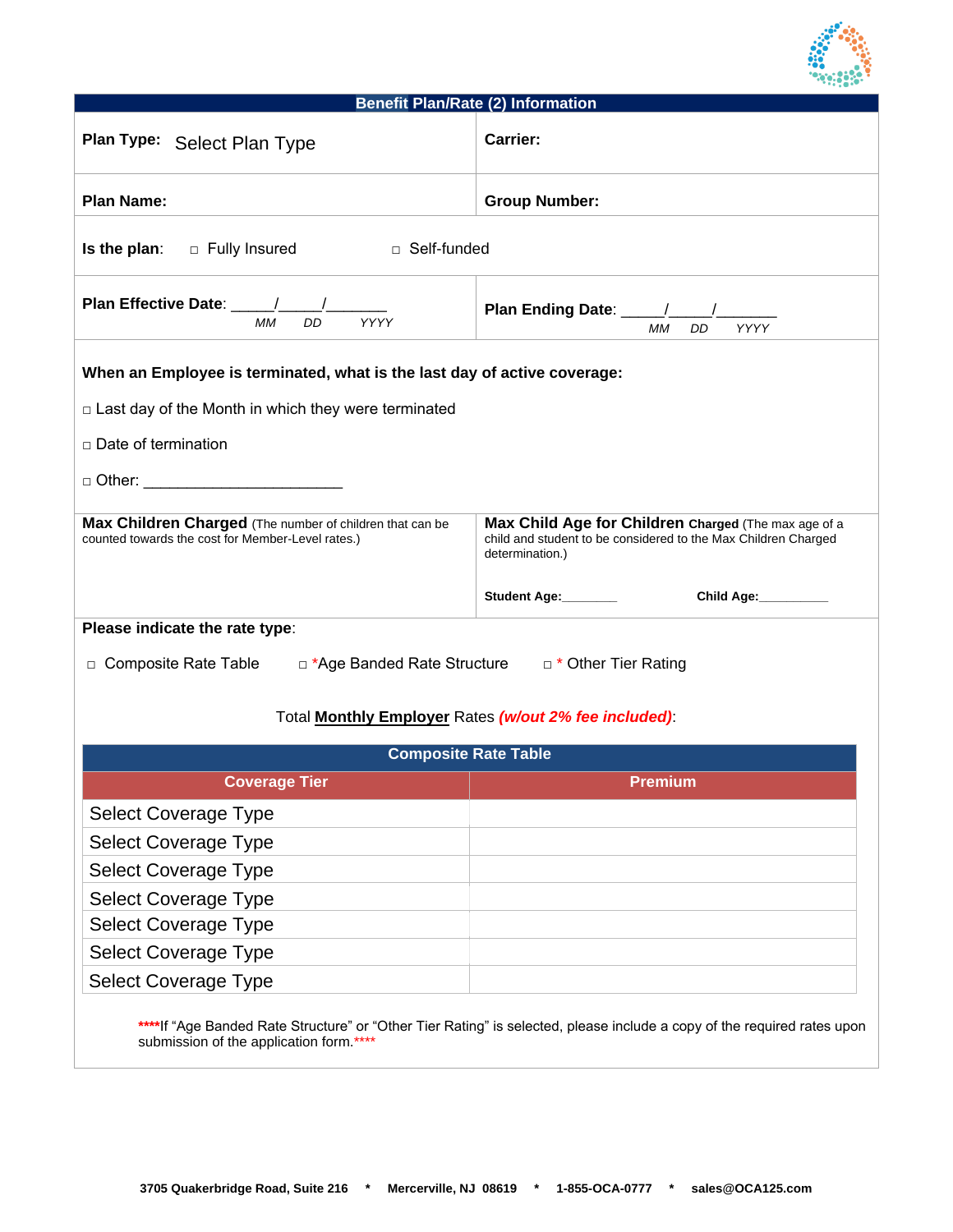

| <b>Benefit Plan/Rate (3) Information</b>                                                                      |                                                                                                                                           |  |
|---------------------------------------------------------------------------------------------------------------|-------------------------------------------------------------------------------------------------------------------------------------------|--|
| Plan Type: Select Plan Type                                                                                   | <b>Carrier:</b>                                                                                                                           |  |
| <b>Plan Name:</b>                                                                                             | <b>Group Number:</b>                                                                                                                      |  |
| □ Self-funded<br>Is the plan:<br>□ Fully Insured                                                              |                                                                                                                                           |  |
| <b>MM</b><br>DD<br>YYYY                                                                                       | Plan Ending Date: ____/____<br><b>MM</b><br><b>DD</b><br><b>YYYY</b>                                                                      |  |
| When an Employee is terminated, what is the last day of active coverage:                                      |                                                                                                                                           |  |
| □ Last day of the Month in which they were terminated                                                         |                                                                                                                                           |  |
| □ Date of termination                                                                                         |                                                                                                                                           |  |
| □ Other: ___________________________                                                                          |                                                                                                                                           |  |
|                                                                                                               |                                                                                                                                           |  |
| Max Children Charged (The number of children that can be<br>counted towards the cost for Member-Level rates.) | Max Child Age for Children Charged (The max age of a<br>child and student to be considered to the Max Children Charged<br>determination.) |  |
|                                                                                                               | Student Age:________<br>Child Age:                                                                                                        |  |
| Please indicate the rate type:                                                                                |                                                                                                                                           |  |
| □ Composite Rate Table    □ *Age Banded Rate Structure    □ * Other Tier Rating                               |                                                                                                                                           |  |
|                                                                                                               |                                                                                                                                           |  |
|                                                                                                               | Total Monthly Employer Rates (w/out 2% fee included):                                                                                     |  |
| <b>Composite Rate Table</b>                                                                                   |                                                                                                                                           |  |
| <b>Coverage Tier</b>                                                                                          | Premium                                                                                                                                   |  |
| Select Coverage Type                                                                                          |                                                                                                                                           |  |
| <b>Select Coverage Type</b>                                                                                   |                                                                                                                                           |  |
| <b>Select Coverage Type</b>                                                                                   |                                                                                                                                           |  |
| <b>Select Coverage Type</b>                                                                                   |                                                                                                                                           |  |
| <b>Select Coverage Type</b>                                                                                   |                                                                                                                                           |  |
| <b>Select Coverage Type</b>                                                                                   |                                                                                                                                           |  |
| <b>Select Coverage Type</b>                                                                                   |                                                                                                                                           |  |
|                                                                                                               | ****If "Age Banded Rate Structure" or "Other Tier Rating" is selected please include a copy of the required rates upon                    |  |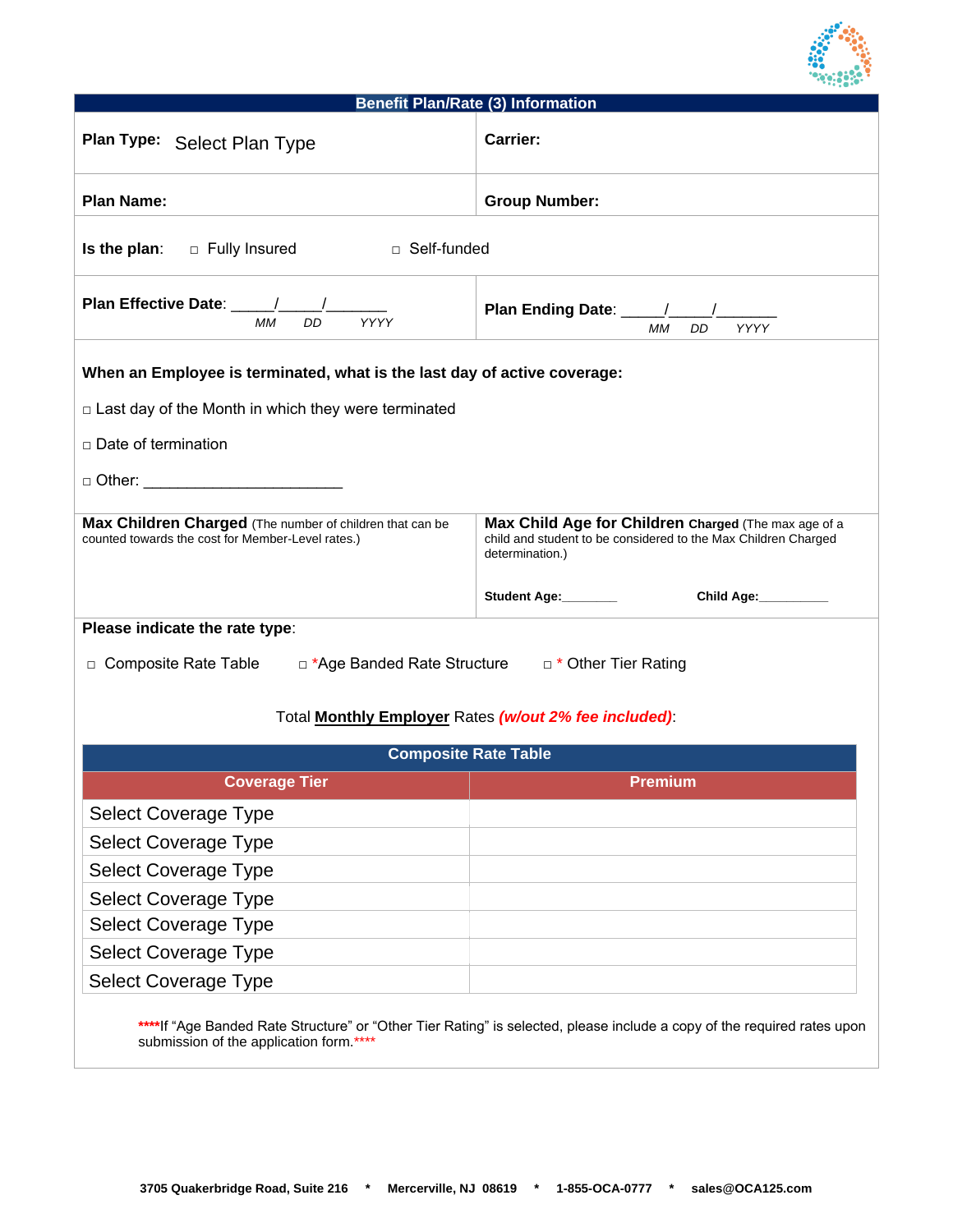

## **Benefit Plan/Rate (4) Information Plan Type: Carrier:** Select Plan Type **Plan Name: Computer Computer Computer Service Computer Computer Computer Computer Computer Computer Computer Computer Computer Computer Computer Computer Computer Computer Computer Computer Computer Computer Computer Co Is the plan:** □ Fully Insured □ Self-funded **Plan Effective Date:** *MM DD YYYY*  **Plan Ending Date:** *MM DD YYYY*  **When an Employee is terminated, what is the last day of active coverage:**  □ Last day of the Month in which they were terminated □ Date of termination  $\Box$  Other: **Max Children Charged** (The number of children that can be counted towards the cost for Member-Level rates.) **Max Child Age for Children Charged** (The max age of a child and student to be considered to the Max Children Charged determination.) Student Age: Child Age: **Please indicate the rate type**: □ Composite Rate Table □ \*Age Banded Rate Structure □ \* Other Tier Rating Total **Monthly Employer** Rates *(w/out 2% fee included)*: **Composite Rate Table Coverage Tier Premium** Select Coverage Type Select Coverage Type Select Coverage Type Select Coverage Type Select Coverage Type Select Coverage Type Select Coverage Type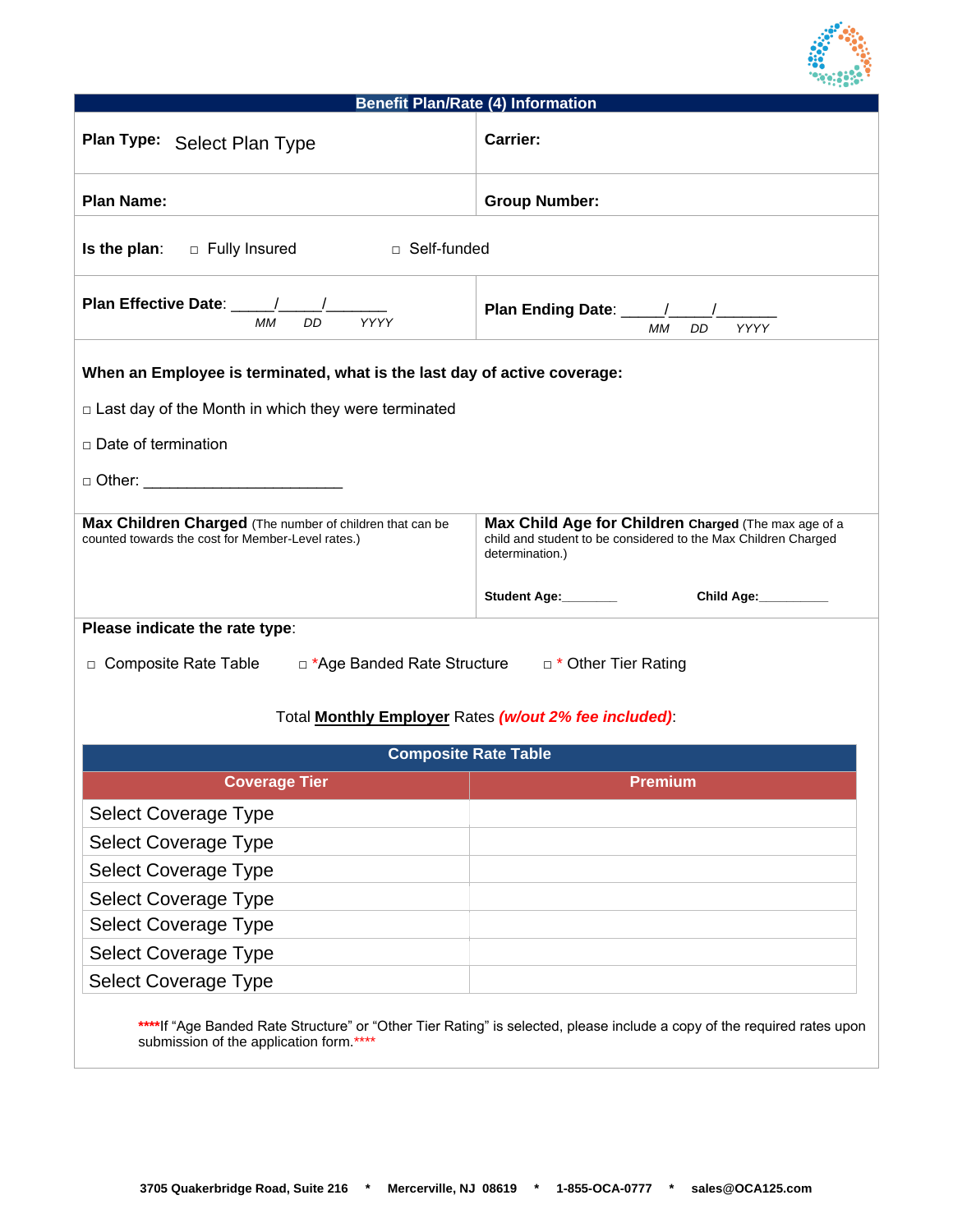

| <b>Benefit Plan/Rate (5) Information</b>                                                                                                                                                               |                                                                                                                                           |  |
|--------------------------------------------------------------------------------------------------------------------------------------------------------------------------------------------------------|-------------------------------------------------------------------------------------------------------------------------------------------|--|
| Plan Type: Select Plan Type                                                                                                                                                                            | <b>Carrier:</b>                                                                                                                           |  |
| <b>Plan Name:</b>                                                                                                                                                                                      | <b>Group Number:</b>                                                                                                                      |  |
| □ Self-funded<br>Is the plan:<br>□ Fully Insured                                                                                                                                                       |                                                                                                                                           |  |
| Plan Effective Date: _____/_____/____<br>MM<br>DD<br>YYYY                                                                                                                                              | МM<br><b>DD</b><br><b>YYYY</b>                                                                                                            |  |
| When an Employee is terminated, what is the last day of active coverage:<br>$\Box$ Last day of the Month in which they were terminated<br>□ Date of termination<br>□ Other: __________________________ |                                                                                                                                           |  |
| Max Children Charged (The number of children that can be<br>counted towards the cost for Member-Level rates.)                                                                                          | Max Child Age for Children Charged (The max age of a<br>child and student to be considered to the Max Children Charged<br>determination.) |  |
|                                                                                                                                                                                                        | Student Age: ________<br>Child Age:                                                                                                       |  |
| Please indicate the rate type:                                                                                                                                                                         |                                                                                                                                           |  |
| □ Composite Rate Table □ *Age Banded Rate Structure □ * Other Tier Rating                                                                                                                              |                                                                                                                                           |  |
| Total Monthly Employer Rates (w/out 2% fee included):                                                                                                                                                  |                                                                                                                                           |  |
| <b>Composite Rate Table</b>                                                                                                                                                                            |                                                                                                                                           |  |
| <b>Coverage Tier</b>                                                                                                                                                                                   | Premium                                                                                                                                   |  |
| <b>Select Coverage Type</b>                                                                                                                                                                            |                                                                                                                                           |  |
| <b>Select Coverage Type</b>                                                                                                                                                                            |                                                                                                                                           |  |
| <b>Select Coverage Type</b>                                                                                                                                                                            |                                                                                                                                           |  |
| <b>Select Coverage Type</b>                                                                                                                                                                            |                                                                                                                                           |  |
| <b>Select Coverage Type</b>                                                                                                                                                                            |                                                                                                                                           |  |
| <b>Select Coverage Type</b>                                                                                                                                                                            |                                                                                                                                           |  |
| Select Coverage Type                                                                                                                                                                                   |                                                                                                                                           |  |
|                                                                                                                                                                                                        | ****If "Age Banded Rate Structure" or "Other Tier Rating" is selected, please include a copy of the required rates upon                   |  |